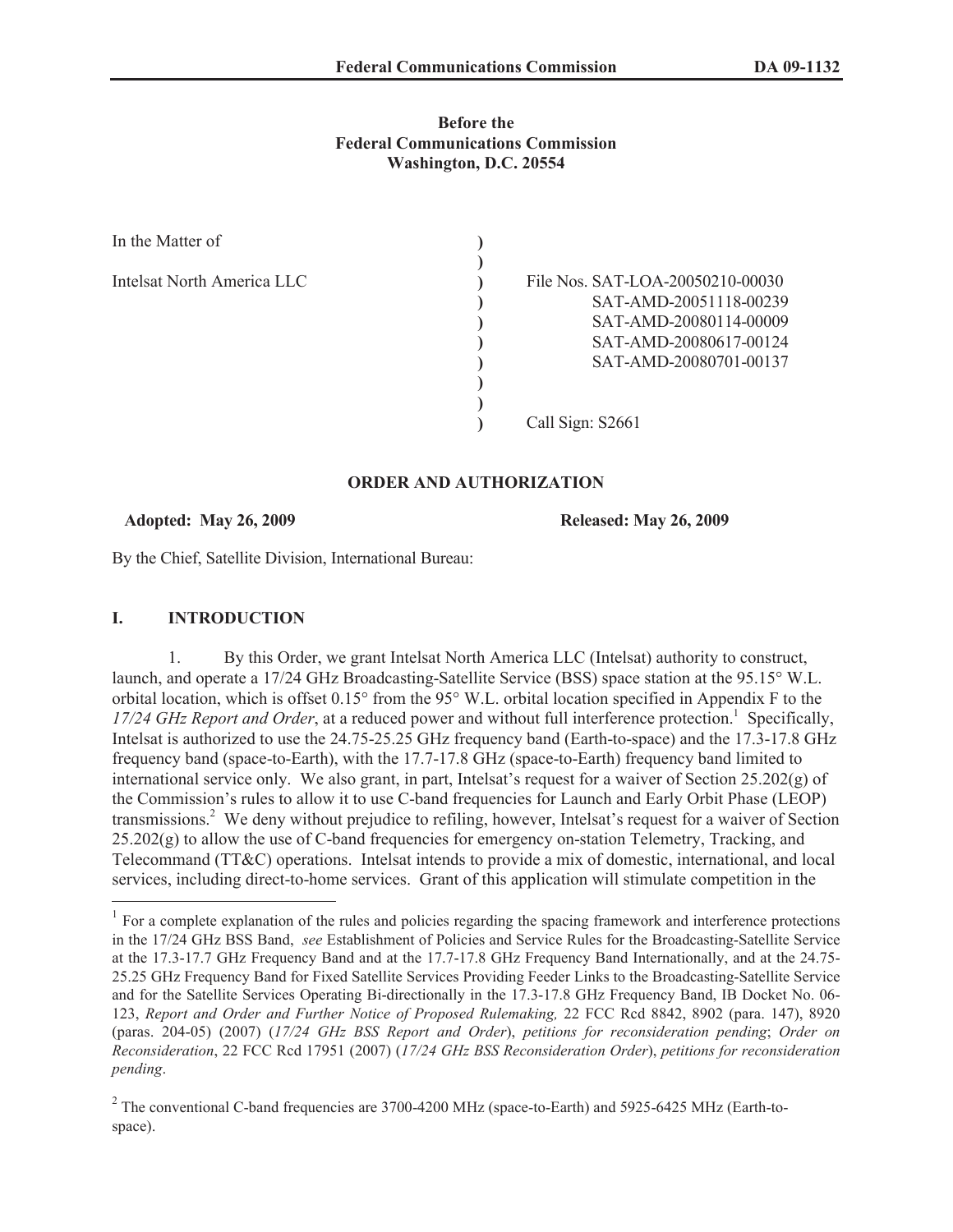United States and provide consumers more alternatives in choosing communications providers and services.

### **II. BACKGROUND**

2. *Service Rules Proceeding*. In May 2007, the Commission released a Report and Order adopting processing and service rules for the 17/24 GHz BSS. The *17/24 GHz BSS Report and Order* included a framework in which 17/24 GHz BSS space stations would operate at orbital locations spaced at four degree intervals, as set forth in Appendix F (known as Appendix F locations). The Commission also determined to apply the first-come, first-served licensing process to applications in this service. In addition, the Commission adopted geographic service rules to require space station licensees to provide service to Alaska and Hawaii, a minimum antenna diameter, and antenna performance standards. Further, the Commission established limits for uplink and downlink power levels to minimize the possibility of harmful interference, and stipulated criteria to facilitate sharing in the 24.75-25.25 GHz and 17.3-17.8 GHz bands. At the same time, the Commission issued a Further Notice of Proposed Rulemaking seeking comment on coordination parameters relating to space-path and ground-path interference in the 17 GHz band, also called the "reverse band."<sup>3</sup> In September 2007, the Commission, *sua sponte*, released an Order on Reconsideration to provide space station operators additional flexibility to operate full power space stations at orbital locations offset by up to one degree from an Appendix F location, in instances where there are no licensed or prior-filed applications for 17/24 GHz BSS space stations less than four degrees away from the proposed offset space station.<sup>4</sup>

3. *Application Processing*. At the time the Commission issued its *17/24 GHz BSS Report and Order*, there were 22 pending applications for 17/24 GHz BSS space station authorizations.<sup>5</sup> To implement its decision, the Commission directed the Bureau to release a Public Notice shortly after the rules became effective, establishing a deadline for pending applicants to amend pending applications to make them consistent with the newly adopted rules.<sup> $6$ </sup> The  $17/24$  GHz BSS rules, as modified by the *Reconsideration Order*, became effective on November 23, 2007.<sup>7</sup> The Bureau released the *Public Notice* on December 5, 2007, and conforming amendments were filed in early 2008.

4. *Intelsat's Application*. Intelsat originally filed an application to provide service from the 97° W.L. orbital location.<sup>8</sup> Intelsat subsequently filed conforming amendments to its application in

5 *17/24 GHz BSS Report and Order* at Appendix E.

<sup>3</sup> *17/24 GHz BSS Report and Order*. We note that authorizations for systems in the 17/24 GHz BSS band may be subject to conditions adopted as a result of the Further Notice of Proposed Rulemaking. The 17 GHz band is known as the "reverse band" because the BSS downlink is conducted in the same band as the Direct Broadcast Satellite (DBS) service uplink. Specifically, 17.3-17.8 GHz band is allocated for BSS in the space-to Earth direction and is co-primary with DBS for feeder links in the Earth-to-space direction.

<sup>4</sup> *17/24 GHz BSS Reconsideration Order*, 22 FCC Rcd 17951.

<sup>&</sup>lt;sup>6</sup> Public Notice, International Bureau Establishes Deadline for Amendments to Pending 17/24 GHz BSS Applications, Report No. SPB-223, DA 07-4895 (December 5, 2007).

<sup>&</sup>lt;sup>7</sup> 72 Fed. Reg. 60272 (Oct. 24, 2007).

<sup>8</sup> Intelsat North America LLC, File No. SAT-LOA-20050210-00030 (*Intelsat Application*).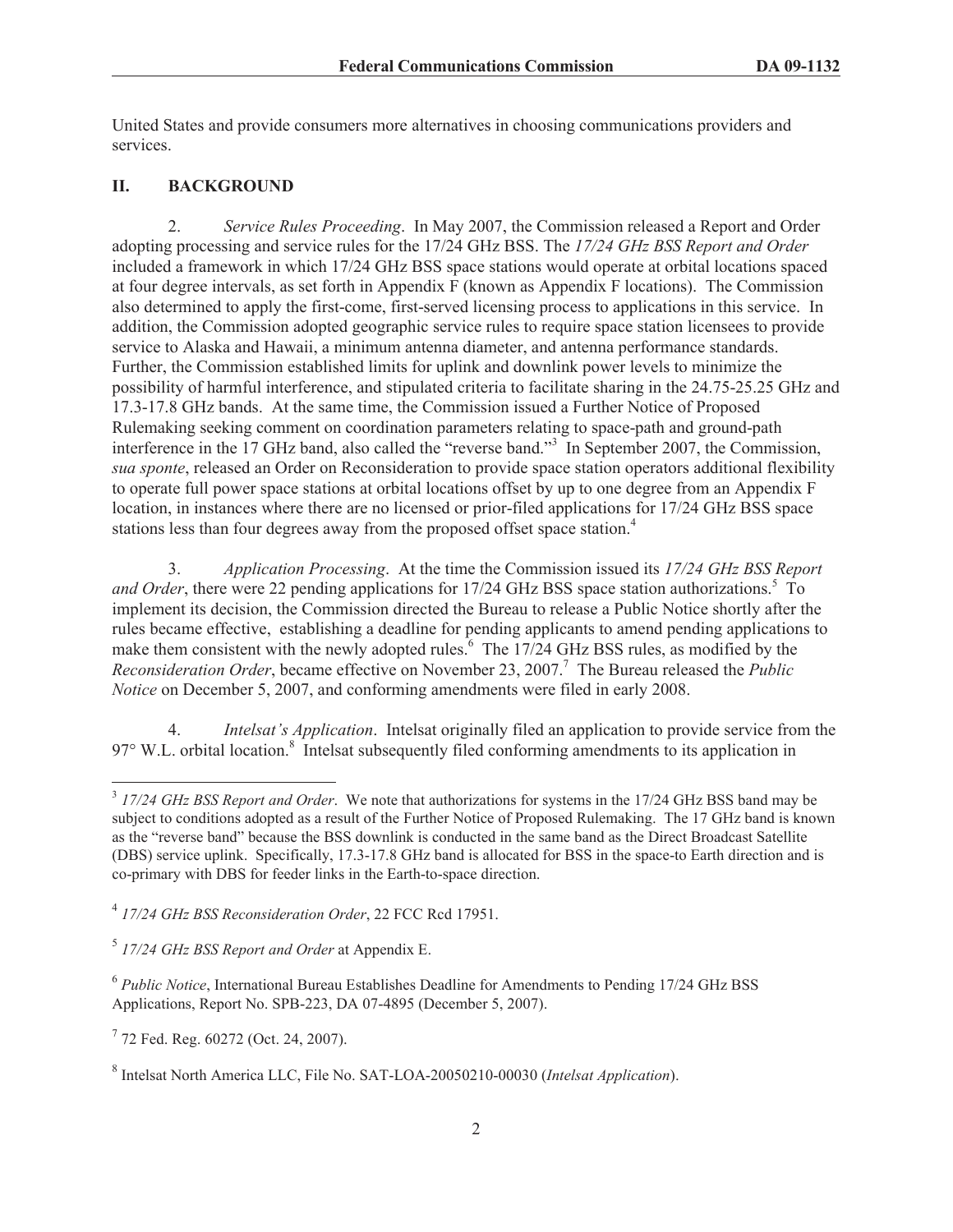which it now seeks authority to operate its 17/24 GHz BSS space station, Galaxy BSS-2, at the 95.15° W.L. orbital location. The space station will be capable of providing video distribution and direct-tohome services using point-to-point, point-to-multi-point, and broadcast transmissions.<sup>9</sup> Intelsat states the space station will have the capability to cover both North and South America.<sup>10</sup>

The application, as amended, was placed on Public Notice as accepted for filing on July 2, 2008.<sup>11</sup> Comments were filed by SES Americom Inc. (SES) and Pegasus Development DBS Corporation (Pegasus). No petitions to deny were filed. In its comments, SES sought to have additional conditions relating to Intelsat's international coordination responsibilities placed on the license. In comments filed on all pending 17/24 GHz BSS applications, including its own applications, Pegasus sought a "clarification" regarding Commission policies relating to Section 25.158(c) (prohibition on transfer of place in application queue) and Section 25.165 (bond requirement).<sup>12</sup>

#### **III. DISCUSSION**

6. In the *17/24 GHz BSS Report and Order*, the Commission adopted the "first-come, firstserved" procedure for 17/24 GHz BSS applications.<sup>13</sup> Under this approach, an application will be granted if the applicant meets the standards set forth in Section 25.156(a), and if the proposed space station will not cause harmful interference to a previously licensed space station, or to a space station proposed in a previously filed application.<sup>14</sup> The standards in Section 25.156(a) measure whether the applicant is legally, technically and otherwise qualified, and whether the proposed facilities and operations comply with all applicable rules, regulations, and policies, and, in light of those assessments, whether grant of the application will serve the public interest, convenience and necessity.<sup>15</sup> Further, the Commission said it would treat all pending 17/24 GHz BSS applications as amended by the February deadline as "simultaneously filed." We review Intelsat's application on this basis.

<sup>10</sup> *Intelsat Amendment*, Technical Description at 10.

<sup>11</sup> Policy Branch Information, Satellite Space Applications Accepted for Filing, Public Notice, Report No. SAT-00535 (rel. July 2, 2008); Policy Branch Information, Satellite Space Applications Accepted for Filing, Public Notice Report No. SAT-00537 (rel. July 11, 2008) (corrections).

 $12$  The issues raised by Pegasus are not relevant to the processing of this application, but, instead, relate to a request to assign an application to Pegasus to DIRECTV Enterprises, LLC (DIRECTV). IBFS File No. SAT-AMD-20080916-00188. Accordingly, we will not address Pegasus's comment in this Order. These comments will be addressed in our decision on IBFS File No. SAT-AMD-20080916-00188.

<sup>13</sup> Amendment of the Commission's Space Station Licensing Rules and Policies, *First Report and Order and Further Notice of Proposed Rulemaking*, IB Docket No. 02-34, 18 FCC Rcd at 10804-18 (paras. 108-50) (2003) (*First Space Station Reform Order*).

 $^{14}$  47 C.F.R. § 25.158(b)(3).

 $15$  47 C.F.R. § 25.156(a).

<sup>9</sup> Intelsat North America LLC, File No. SAT-AMD-20080114-00009 (*Intelsat Amendment*), Technical Description at 11.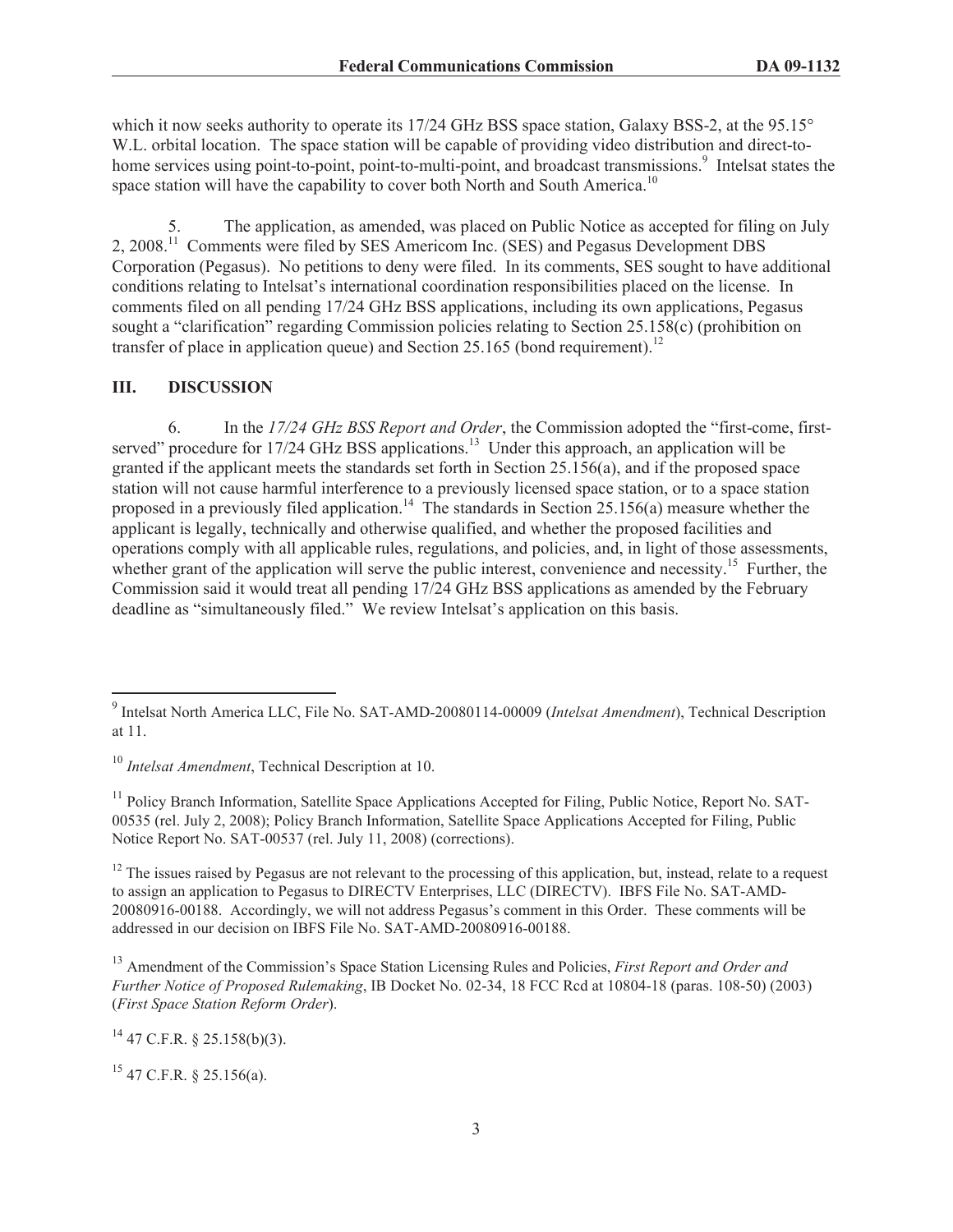## **A. Legal Qualifications**

7. We have previously determined that Intelsat is legally qualified to hold a space station authorization to provide satellite services to the United States.<sup>16</sup> Furthermore, nothing in the record raises concerns about Intelsat's legal qualifications to provide space station services in the United States. Thus, we find that Intelsat is legally qualified to provide BSS service to the United States using the 17/24 GHz band.

## **B. Financial Qualifications**

8. In the *First Space Station Reform Order*, the Commission eliminated the financial requirements then in place and replaced them with a bond requirement.<sup>17</sup> The bond requirement is intended to ensure that licensees are financially able and committed to implementing their licensed systems in a timely manner. Under this requirement, any entity awarded a space station license must execute a bond, payable to the United States Treasury, within 30 days of the license grant. The bond is payable upon failure to meet any implementation milestone in the license, where good cause for extending that milestone is not provided.<sup>18</sup> Licensees may reduce the amount of the bond upon meeting each milestone.<sup>19</sup>

# **C. Technical Qualifications**

# **i. Four-Degree Spacing and Reduced Power**

9. The Commission's space station licensing policy for the 17/24 GHz BSS is predicated upon four-degree orbital spacing between geostationary space stations. The 17/24 GHz BSS service rules allow space station operators to operate full-power space stations at orbital locations offset by up to one-degree from an Appendix F location in cases where there are no licensed or previously filed applications for 17/24 GHz BSS space stations less than four degrees away from the proposed offset space station. Intelsat seeks to operate at 95.15° W.L., which is offset by 0.15 degrees from the Appendix F location of 95° W.L. Intelsat states the offset is necessary to minimize the risk of collision with other existing space stations operating at or near  $95^{\circ}$  W.L.<sup>20</sup> In addition, Intelsat states that the nearest co-frequency adjacent space stations would be located at  $91^{\circ}$  W.L. and  $99^{\circ}$  W.L.<sup>21</sup> Thus, the

<sup>18</sup> *First Space Station Reform Order*, 18 FCC Rcd at 10826 (para. 170).

<sup>19</sup> *First Space Station Reform Order*, 18 FCC Rcd at 10826-27 (para. 172).

<sup>20</sup> *Intelsat Amendment*, Technical Description at 16.

 $21$  The applications for the adjacent orbital locations are considered filed at the exact same time as the instant Intelsat application. *17/24 GHz BSS Report and Order*, 22 FCC Rcd at 8900 (para. 143). *See* Applications of DIRECTV Enterprises, LLC for 99.175° (Call Sign S2711); Intelsat North America LLC for 99.1° (Call Sign S2660); Pegasus Development DBS Corporation, for 91° W.L. (Call Sign S2698), and Intelsat North America for 90.9° W.L. (Call Sign S2662).

<sup>16</sup> *See* Intelsat, Ltd and Zeus Holdings Limited, *Order and Authorization*, 19 FCC Rcd 24280, 24822 (Int'l Bur. 2004).

<sup>17</sup> *First Space Station Reform Order*,18 FCC Rcd at 10826-27 (paras. 170-72), and 47 C.F.R. § 25.165.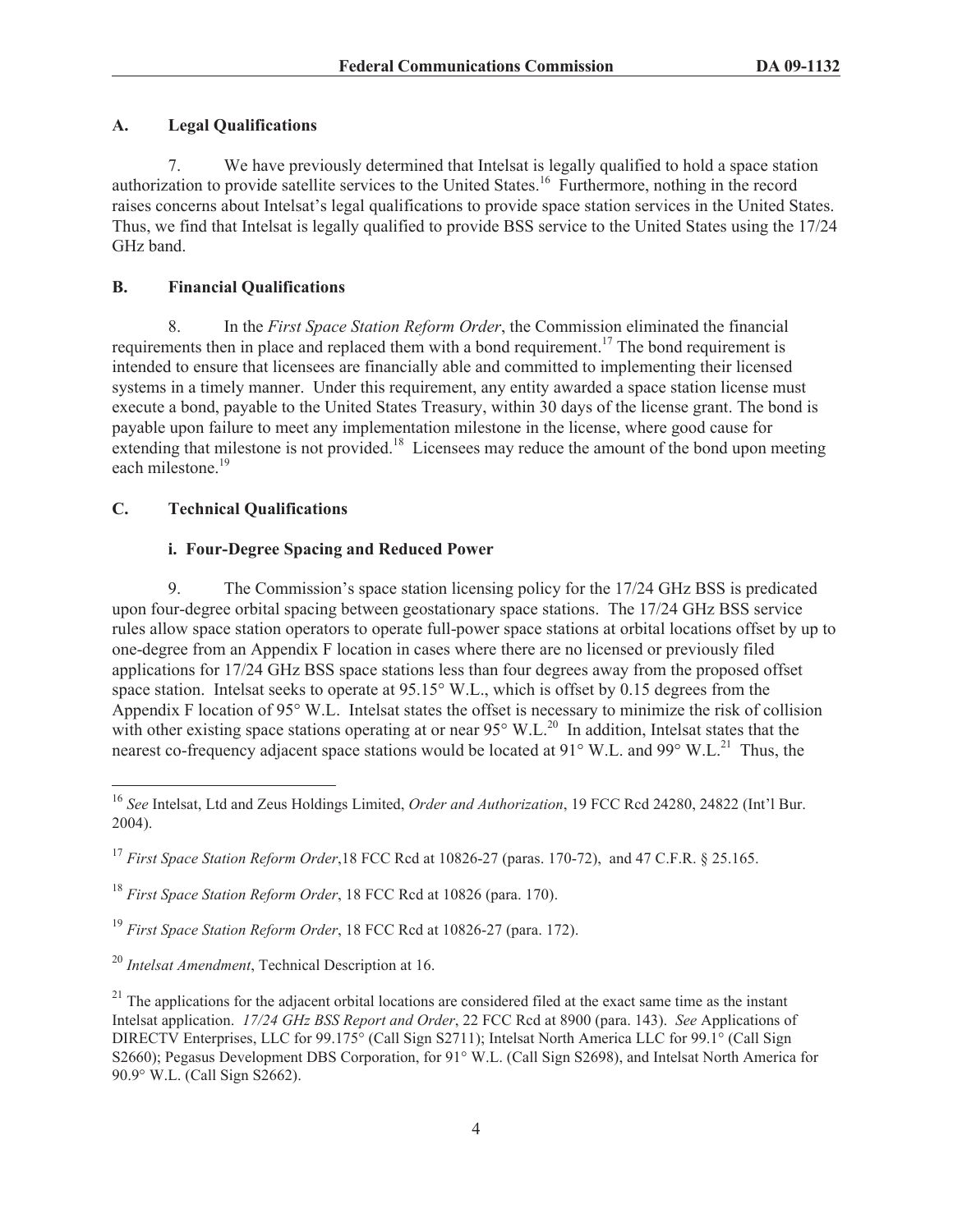smallest orbital separation between its BSS space station and either of the two co-frequency adjacent Appendix F orbital location would be 3.85 degrees. To ensure that the Galaxy BSS-2 space station will not cause more interference to other co-frequency adjacent space stations, Intelsat states it will limit the uplink power density of its transmissions below the limits specified in Section 25.223(b) of the Commission's rules.<sup>22</sup> It also states it will reduce the downlink Effective Isotropically Radiated Power (EIRP) levels of its transmissions so that the corresponding power flux density (PFD) limits produced at the earth's surface will be below the limits specified in Sections 25.208(c) and 25.208(w) of the Commission's rules.<sup>23</sup>

10. Intelsat provided an interference analysis as required by Section 25.140(b)(4)(iii), demonstrating that its proposed space station will not cause more interference to the adjacent 17/24 GHz BSS satellite networks operating in compliance with the technical requirements of this rule, than if its space station were located at the  $95^\circ$  W.L. Appendix F orbital location.<sup>24</sup> Intelsat calculated its required PFD reduction based on the geocentric angular separation between its proposed orbital location and the nearest adjacent Appendix F location, 99° W.L., which is 3.85° away. Intelsat also utilized the consumer antenna characteristics specified in Section  $25.224(a)$ .<sup>25</sup> The geocentric angular separation between two satellite orbital locations in geostationary orbit is the angle between the two orbital locations as measured with respect to the center of the Earth. We find, however, that because the consumer antennas will be located on the Earth's surface, topocentric angular separations should be used in making the PFD reduction calculations. The topocentric angular separation between two satellite orbital locations in geostationary orbit is the angle between the two orbital locations as measured with respect to an earth station located on the surface of the Earth. For the analysis required under Section 25.224, a calculation using topocentric angular separation will always result in a larger angle, and therefore a greater PFD reduction, than the same calculation using a geocentric angular separation.

11. We have calculated the Section 25.224 antenna gains based on the topocentric angles between Intelsat's requested orbital location of 95.15° W.L. and the 99° W.L. Appendix F orbital location. We also calculated the antenna gains based on the topocentric angles between the 95° W.L. Appendix F orbital location and the 99° W.L. Appendix F orbital location. Subtracting the second set of location-dependent antenna gain values from the first set, we find that the maximum potential PFD levels that could be provided from the 95.15° W.L. offset orbital location range from 0.4 to 0.44 dB less than those specified in Sections 25.208(c) and (w), depending on the location on the surface of the Earth from which the angles between the orbital locations are measured.<sup>26</sup> Accordingly, we will condition Intelsat's

<sup>24</sup> 47 C.F.R. § 25.140(b)(4)(iii). *See Intelsat Amendment*, Technical Description at 16-17.

 $^{25}$  47 C.F.R. § 25.224(a).

<sup>26</sup> The PFD reduction required for Intelsat's 17/24 GHz BSS space station at each location on the surface of the Earth should be calculated according to the following procedure:

- a. Set the angle ' $\varphi$ ' in the equations of Section 25.224(a)(1) to the topocentric angle between the 95° W.L. and 99° W.L. orbital locations, as measured at the earth station, and calculate the antenna gain  $G_{\text{CO}}(\phi)$  in dBi;
- b. Set the angle ' $\varphi$ ' in the equations of Section 25.224(a)(1) to the topocentric angle between the 95.15° W.L. and 99° W.L. orbital locations, as measured at the earth station, and calculate the antenna gain  $G_{CO2}(\phi)$  in dBi; and

(continued….)

<sup>22</sup> *Intelsat Amendment*, Technical Description at 17.

<sup>&</sup>lt;sup>23</sup>47 C.F.R. §§ 25.208(c) and 25.208(w).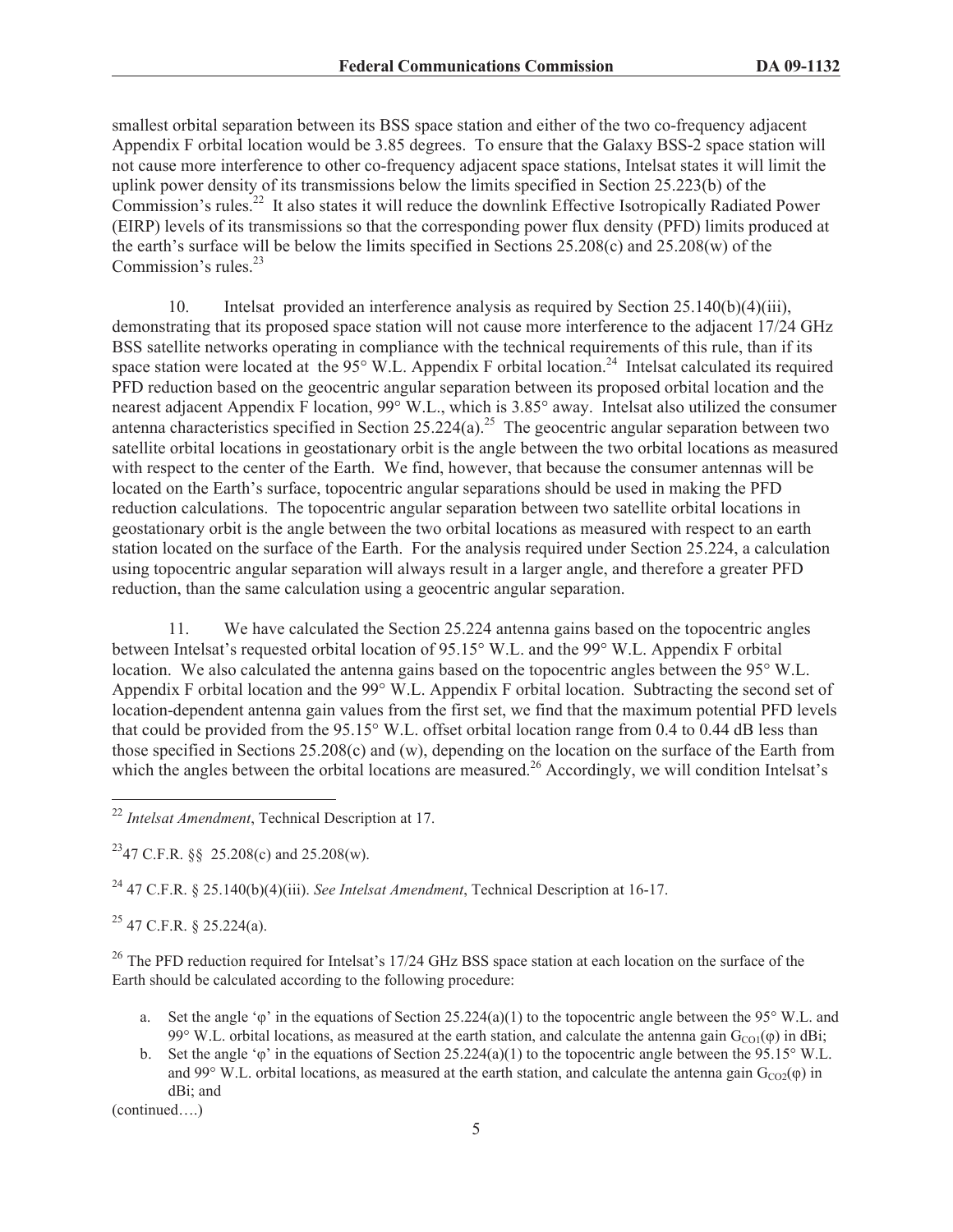license for the Galaxy BSS-2 space station on a reduction in PFD corresponding to the methodology described above. In no case shall the PFD levels for the Galaxy BSS-2 space station exceed the power levels stated in its application.

### **ii. Technical Waivers**

### **a. Section 25.202(g)**

12. Intelsat requests a waiver of Section 25.202(g) of the Commission's rules to allow LEOP transmissions for its space station in the C-and Ku-bands, instead of the 17/24 GHz bands. Section  $25.202(g)$  limits space station operators to TT&C links in the same frequency bands as their primary service operations.<sup>27</sup> The purpose of this rule is to simplify the coordination process among space stations at adjacent orbit locations, to provide an incentive for a space station operator to maximize the efficiency of its system's TT&C operations, and to minimize the constraints placed on other space station operations.<sup>28</sup> Intelsat maintains that a waiver is warranted because it already operates a network of facilities in the C-band that can provide the required LEOP support, or alternatively, it can contract for the services of similar networks operating in the Ku-band.<sup>29</sup> Intelsat states that, because LEOP transmissions take place before a space station reaches its final destination, any potential for interference into other satellite operations will be limited in duration and will cease once Galaxy BSS-2 reaches its assigned orbital location.<sup>30</sup>

13. The Commission's rules may be waived when good cause is demonstrated.<sup>31</sup> It is well established that a waiver is appropriate when granting such relief will not undermine the purpose of the rule and would better serve the public interest than strict compliance with the rule.<sup>32</sup> Because the 17/24 GHz BSS is a new radiocommunication service, there are no global TT&C networks available in the 17.3-17.8 GHz (space-to-Earth) and the 24.75-25.25 GHz (Earth-to-space) frequency bands. In contrast, Intelsat is already licensed to use frequencies in the C-band that can provide the required LEOP support. The Commission has recognized the present lack of 17/24 GHz ground facilities to support launch, transfer, and testing operations, and stated it would consider waivers for alternate TT&C frequencies on a

(Continued from previous page)

c. Perform the subtraction  $G_{CO2}(\phi)$  -  $G_{CO1}(\phi)$ . The result is the required PFD reduction in dB.

For the purposes of this calculation, the antenna diameter 'D' should be assumed to be 0.45 meters, which is the minimum-diameter antenna for which 17/24 GHz licensees may claim protection from interference, according to Section 25.224(a), the wavelength ' $\lambda$ ' should be assumed to be 0.017131 meters, corresponding to a frequency of 17.5 gigahertz, and the value of 'η' can be assumed to be 0.65, as stated in Section 25.224.

 $^{27}$  47 C.F.R. § 25.202(g).

<sup>28</sup>Amendment of the Commission's Rules with Regard to the 3650-3700 MHz Government Transfer Band, *First Report and Order and Second Notice of Proposed Rulemaking*, 15 FCC Rcd 20488, 20538 (2000).

<sup>29</sup> *Intelsat Application*, Attachment at 10, and *Intelsat Amendment*, Exhibit D.

<sup>30</sup> *Intelsat Application*, Attachment at 10-11.

 $31$  47 C.F.R.  $8$  1.3.

<sup>32</sup> *WAIT Radio v. FCC*, 418 F.2d 1153, 1157 (D.C. Cir. 1969).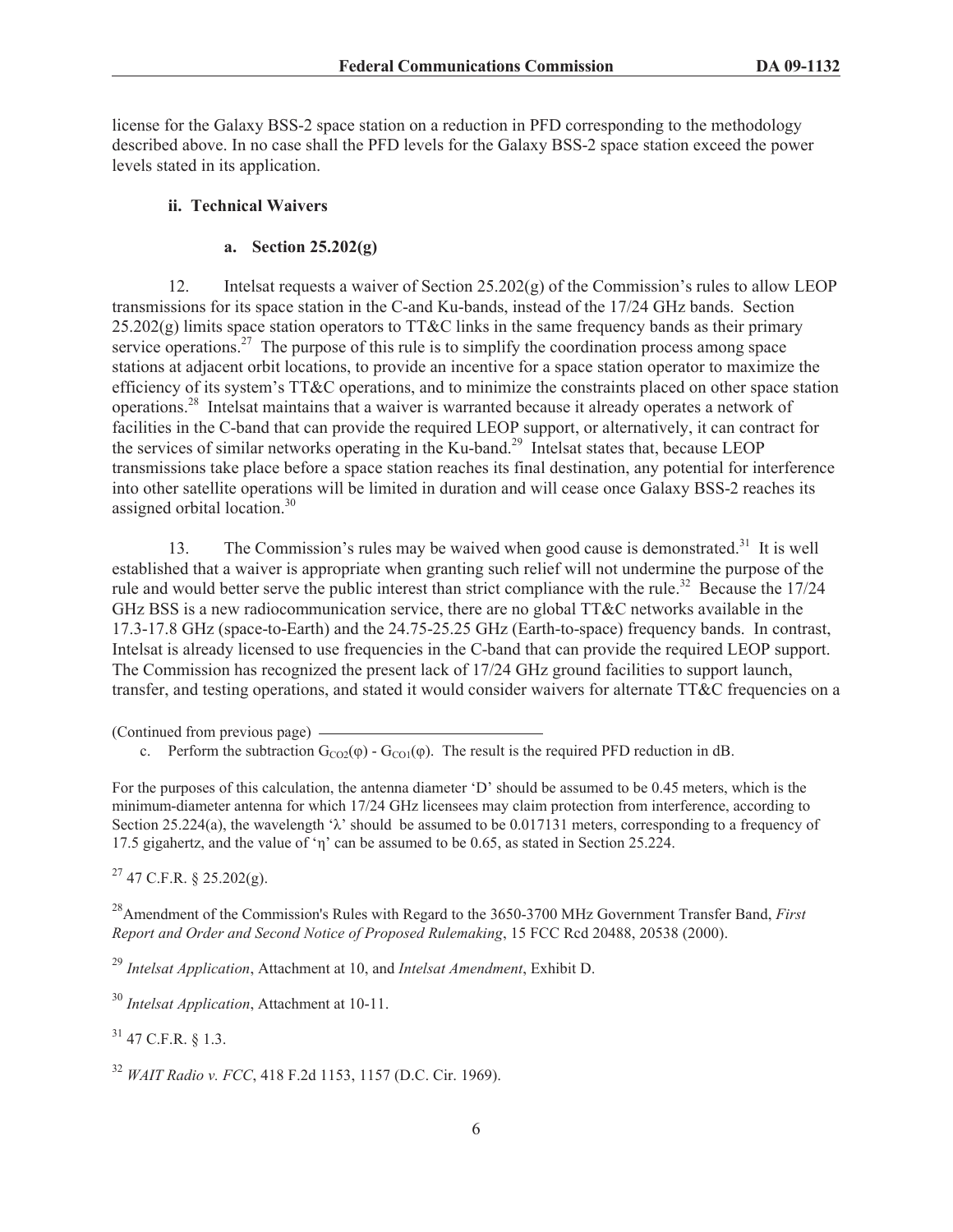case-by-case basis.<sup>33</sup> The record suggests that Intelsat will be able to coordinate its limited term LEOP operations with all potentially-affected space station operators.<sup>34</sup> We find that Intelsat has shown that special circumstances exist --specifically: 1) the lack of 17/24 GHz TT&C facilities around the world; 2) the limited duration of the operations; and 3) the ability to coordinate C or Ku-band LEOP operations - that warrant a waiver of Section 25.202(g) for the limited scope and duration of LEOP operations. Accordingly, Intelsat is authorized to use one megahertz of bandwidth at each of the 5925.5 MHz and 6424.5 MHz center frequencies (Earth-to-space) and 350 kilohertz of bandwidth at each of the 4197.0 MHz and 4198.5 MHz center frequencies (space-to-Earth) for LEOP transmissions. As a condition of granting this waiver, Intelsat shall coordinate all of its LEOP operations with all potentially-affected operators of other radiocommunication systems. In the absence of a coordination agreement regarding such operations, Intelsat's operations shall be on a non-harmful interference basis (*i.e*., Intelsat shall not cause harmful interference to, and shall not claim protection from interference caused to it by, any other lawfully operating radiocommunication system).

14. Intelsat also requests a waiver of Section  $25.202(g)$  to use C-band frequencies for onstation TT&C. In its initial application, Intelsat requested authority to operate its space station at the 97° W.L. orbital location, noting that it is currently licensed to use C-band frequencies at this orbital location. Intelsat requested a waiver of Section 25.202(g) to allow it to transmit TT&C carriers for its 17/24 GHz BSS space station system at the edges of its authorized C-band frequencies.<sup>35</sup> Intelsat maintained that a waiver was warranted because it is the only entity authorized to operate in the C-band at the 97° W.L. orbital location, and therefore no other entity would be affected by the proposed TT&C operations. Intelsat subsequently amended its application to request authority to operate at the 95.15° W.L. orbital location. In the amendment, Intelsat clarified that its on-orbit TT&C transmissions will be limited to emergency situations. Intelsat, however, did not revise its waiver request to include a demonstration relevant to the 95.15° W.L. orbital location.

15. The technical rules for the C-band are predicated upon two-degree orbital spacing between space stations.<sup>36</sup> Thus, the technical showing relating to the 97° W.L orbital location is irrelevant for evaluating the risk of harmful interference from the 95.15° W.L. orbital location. In addition, any proposed use of C-band frequencies for emergency mode operations would not be limited in duration. To be effective for emergency use, frequencies must be set aside for use at any time for the life of the space station, effectively precluding or conflicting with the use of spectrum by other operators on a long-term basis. Thus, we find that Intelsat has failed to show good cause justifying a waiver of Section  $25.202(g)$  for emergency on-station TT&C. We therefore deny the request.

### **b. Section 25.114**

16. Intelsat requests a partial waiver of Section 25.114(d)(3), which requires the applicant to

<sup>33</sup> *17/24 GHz BSS Report and Order*, 22 FCC Rcd at 8885 (para. 106).

<sup>34</sup> *Intelsat Application*, Attachment at 10; *Intelsat Amendment*, Technical Description at 11.

<sup>35</sup> *Intelsat Application*, Attachment at 10.

<sup>&</sup>lt;sup>36</sup> In 1983, the Commission established a two-degree orbital spacing policy to maximize the number of in-orbit satellites serving the United States in either the C-band or the Ku-band. *See* Licensing of Space Stations in the Domestic Fixed-Satellite Service and Related Revisions of Part 25 of the Rules and Regulations, CC Docket No. 81-704, *Report and Order*, FCC 83-184, 54 Rad. Reg. 2d (P & F) 577 (1983).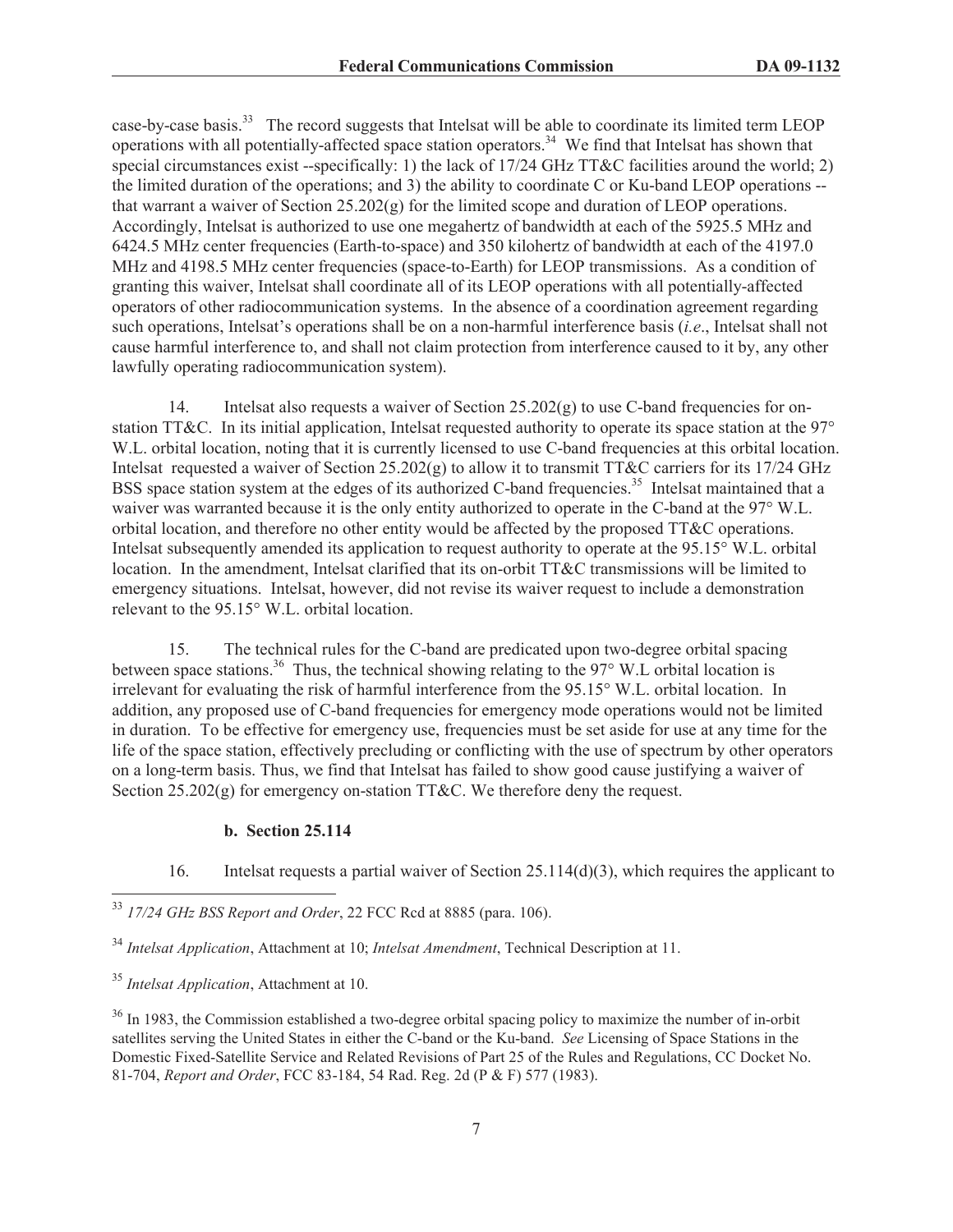submit predicted space station antenna gain contour(s) for each transmit and receive antenna beam. The rule also requires this information to be submitted in .gxt format.<sup>37</sup> The main purpose of the antenna gain contour diagrams is to allow evaluation of the potential for harmful interference with other operators and services in the frequency band.<sup>38</sup> It also facilitates the applicant's preparation of information that may be required for submission to the International Telecommunication Union (ITU) to initiate and complete coordination procedures.<sup>39</sup> Intelsat complied with the rule for all beams except its 24 gateway receive (GR) and 24 ubiquitous transmit (UT) spot beams.<sup>40</sup> For each of the GR and UT beams, Intelsat provided the antenna gain contour information in .pdf format, instead of the required .gxt format, with one exception.<sup>41</sup> Intelsat maintains that providing the information in .gxt format for each of the 48 beams in Schedule S would pose an undue hardship.<sup>42</sup> While Intelsat's .pdf format submission was not in compliance with the rule, in this limited instance, we were able to complete our technical review of the antenna gain contour information and determine that the Galaxy BSS-2 space station meets the Commission's technical requirements. Accordingly, we grant Intelsat a partial waiver of Section  $25.114(d)(3)$ . Nonetheless, obtaining the antenna beam pattern information in the .gxt file format greatly facilitates the space station ITU coordination process. Consequently, as a condition of granting this waiver, any antenna beam diagrams submitted by Intelsat for purposes of its ITU submissions for this space station must be provided in .gxt format.

17. Finally, Intelsat requested waivers of Sections 25.114(c)(4)(i), 25.114(c)(4)(iii),  $25.114(c)(8)$ , and  $25.114(d)(5)$  of the Commission's rules, to the extent they request technical information in a particular format.<sup>43</sup> Our review of the application, however, shows that no waivers are necessary because Intelsat submitted the information in the format required by the Commission's rules.<sup>44</sup> Consequently, we dismiss these waiver requests as moot.

#### **D. Coordination Obligations**

18. It is longstanding Commission policy that grant of a license to launch and operate a space station carries with it the responsibility to coordinate with other potentially affected space station

 $37$  47 C.F.R. § 25.114(d)(3).

<sup>38</sup> *See* SES Americom, Inc., Application for Modification of Space Station Authorization, *Order and Authorization*, 19 FCC Rcd 20377, 20377-78 (paras. 4-8) (Int'l Bur., Sat. Div. 2004).

<sup>&</sup>lt;sup>39</sup> The .gxt format is compatible with the ITU's Radiocommunication Bureau's Graphical Interference Management (GIMS) software used to perform interference and PFD analyses using GIMS. A description of the GIMS software package can be found on the Internet at http://www.itu.int/ITU-R/software/space/gims/index.html (April 17, 2009).

<sup>40</sup> Intelsat North America LLC, File No. SAT-AMD-20080617-00124, Exhibit A, at 1

<sup>&</sup>lt;sup>41</sup> Intelsat did file one representative GR and UT beam in the required .gxt format.

<sup>42</sup> Intelsat North America LLC, File No. SAT-AMD-20080701-00137, Exhibit A, at 1.

<sup>43</sup> Intelsat North America LLC, SAT-AMD-20080701-00137, Exhibit A.

<sup>44</sup>*See Intelsat* North America LLC, SAT-AMD-20080701-00137, Sections S9 and S10 of Schedule S, and. Intelsat North America LLC, SAT-AMD-20080114-00009, Exhibit 8.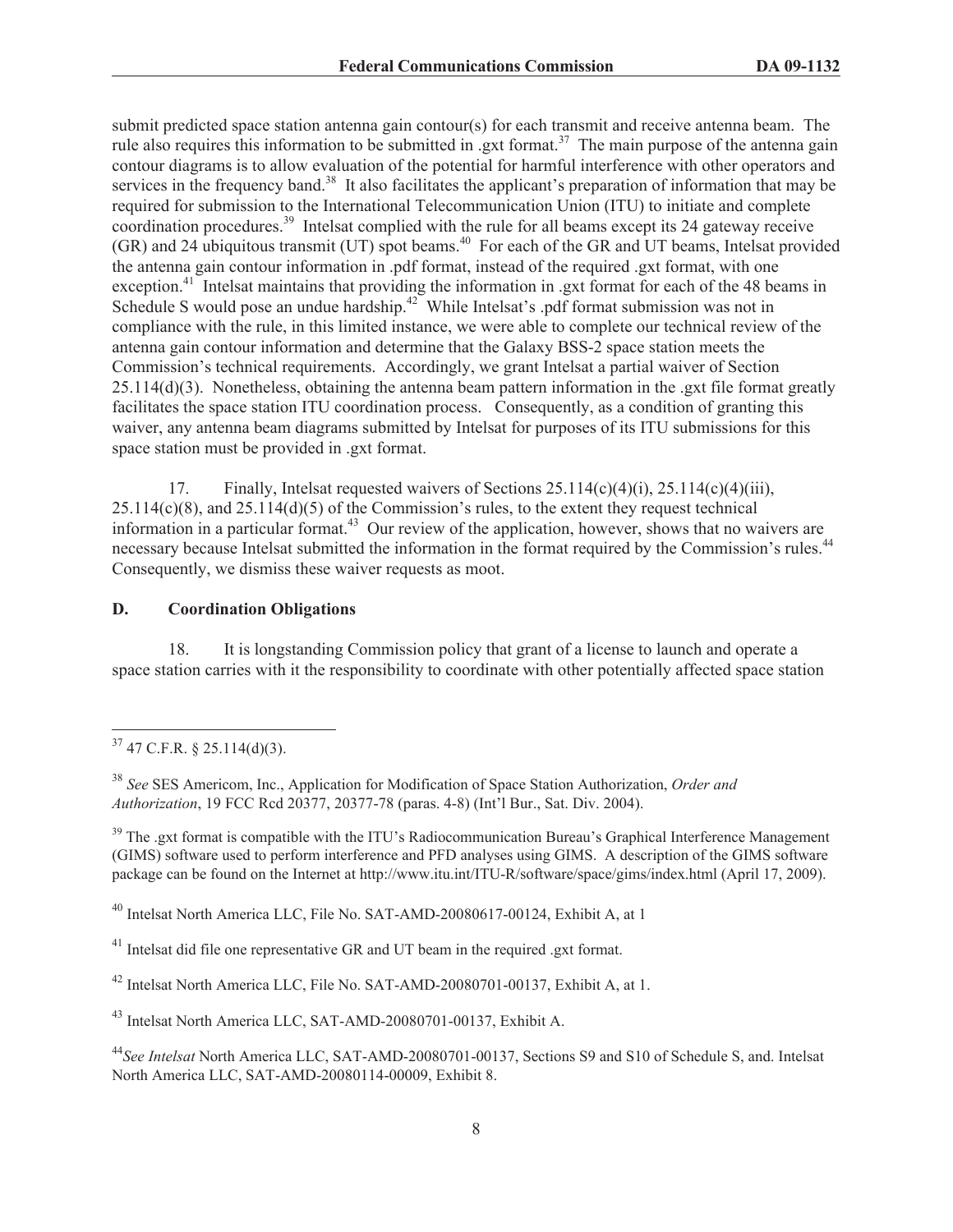operators.<sup>45</sup> The United States is under a treaty obligation, in connection with its membership in the ITU, to adhere to the ITU procedures regarding coordination and notification of space station systems licensed by the United States.<sup>46</sup> The coordination procedures are intended to ensure that the operations of one country's space stations do not cause harmful interference to the operations of another country's radiocommunication network frequency assignments. The international coordination and notification responsibilities, codified in Section 25.111(b) of the Commission's rules, specifically provide that a licensee is not protected from harmful interference caused by foreign licensed space stations until it has successfully completed the ITU notification process.<sup>47</sup> This provision is also typically imposed as a condition on the license.<sup>48</sup>

19. In its comments, SES Americom requests that certain conditions relating to ITU procedures be included in each 17/24 GHz BSS authorization. Most of the conditions sought by SES are included in the standard licensing condition drawn from Section 25.111(b). SES, however, also requests that we place a customer notification requirement - that 17/24 GHz BSS space station operators inform their customers that space station operations may need to be modified or terminated to effect coordination of frequency assignments with other licensing Administrations - as a condition of the license. We see no reason to impose such a condition on this authorization at this time.

### **IV. CONCLUSION AND ORDERING CLAUSES**

20. Upon review of Intelsat North America, LLC's application, as amended, File Nos. SAT-LOA-20050210-00030; SAT-AMD-20051118-00239; SAT-AMD-20080617-00124; SAT-AMD-20080701-

<sup>&</sup>lt;sup>45</sup> The 17/24 GHz BSS is a non-planned broadcasting satellite service. Thus, the procedures for coordinating this service are contained in Article 9 of the ITU Radio Regulations (RR), and procedures for notification of the bringing into use of a new satellite network in this service are contained in Article 11. The coordination procedure is based on the principle of "first come - first served."

<sup>46</sup> *See* Final Acts of the World Administrative Radio Conference for Space Telecommunications, Geneva, 1971. Because orbital locations and spectrum must be shared among nations and because satellite coverage areas cross national boundaries, international procedures have been developed to ensure that interference levels remain acceptable when accessing the orbit-spectrum resource. *See also* Amendment Of Parts 2, 22 and 25 of the Commission's Rules to Allocate Spectrum for and to Establish Other Rules and Policies Pertaining to the Mobile Satellite Service for the Provision of Various Common Carrier Services, Applications of Global Land Mobile Satellite, Inc., *Tentative Decision*, 6 FCC Rcd 4900 (1991) (describing the international coordination process).

<sup>&</sup>lt;sup>47</sup> 47 C.F.R. § 25.111(b) ("Applicants, permittees and licensees of radio stations governed by this part shall provide the Commission with all information it requires for the Advance Publication, Coordination and Notification of frequency assignments pursuant to the International Radio Regulations. No protection from interference caused by radio stations authorized by other Administrations is guaranteed unless coordination procedures are timely completed or, with respect to individual administrations, by successfully completing coordination agreements. Any radio station authorization for which coordination has not been completed may be subject to additional terms and conditions as required to effect coordination of the frequency assignments with other Administrations.")

<sup>48</sup> *See* Pegasus Development DBS Corporation, File Nos. SAT-LOA-20060412-00044 and SAT-AMD-20080114- 00023, granted with conditions on December 17, 2008; EchoStar Satellite Operating Corp., File Nos. SAT-LOA-20070115-00001 and SAT-AMD-20080114-00021, grant stamped with conditions on March 13, 2009; and EchoStar Satellite Operating Corporation, File Nos. SAT-LOA-20070105-00003, SAT-AMD-2008011400022- 00022, and SAT-AMD-20080213-00045, grant stamped with conditions on March 18, 2009.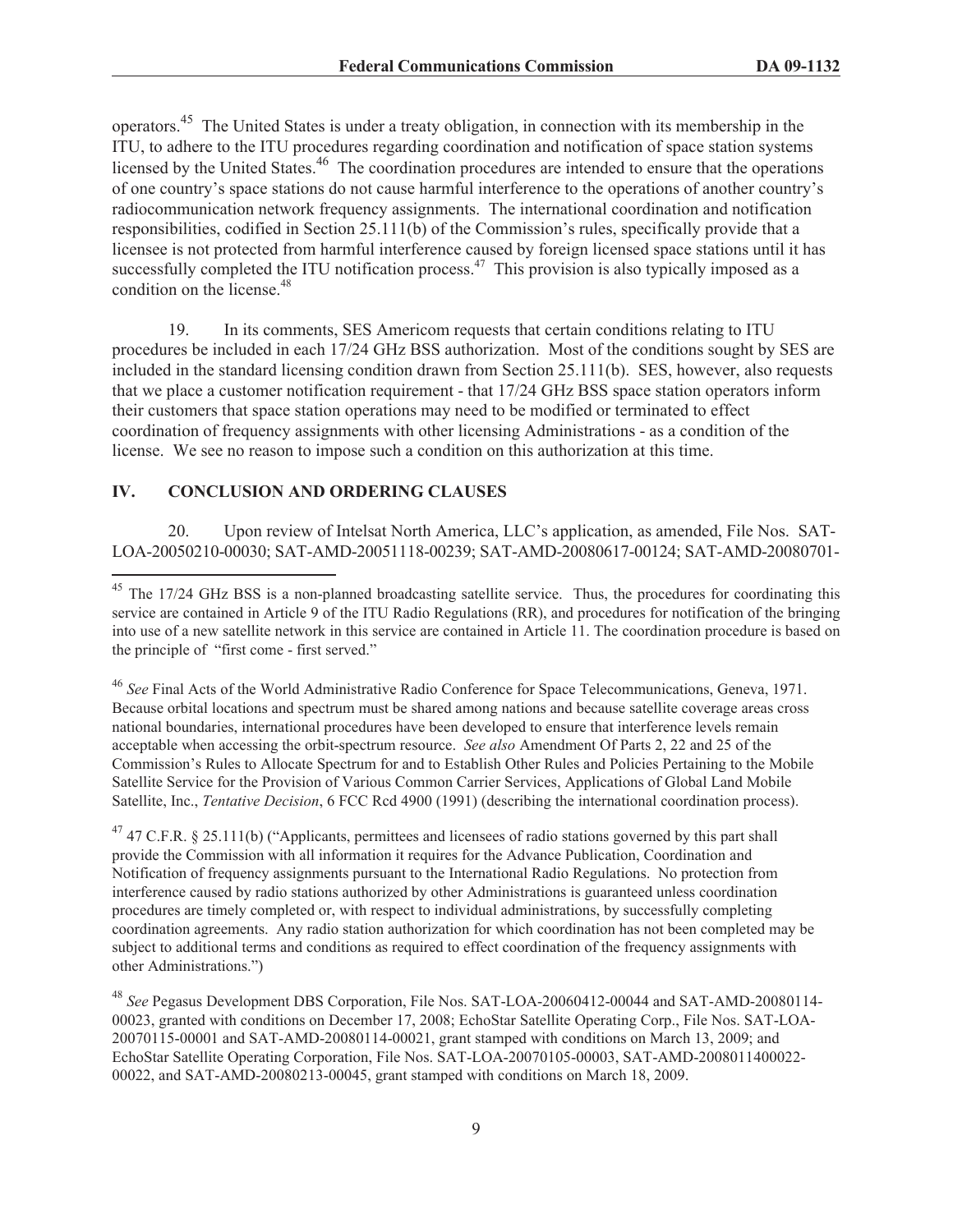00137; and SAT-AMD-20080114-00009 (Call Sign S2661), we find that Intelsat North America LLC is qualified to be a Commission licensee and that, pursuant to Section 309 of the Communications Act of 1934, as amended, 47 U.S.C. § 309, grant of these applications will serve the public interest, convenience and necessity.

21. Accordingly, IT IS ORDERED that Intelsat North America LLC is authorized to construct, launch, and operate the Galaxy BSS-2 space station at the 95.15° W.L. orbital location using the 17.3-17.8 GHz (space-to-Earth) and the 24.75-25.25 GHz (Earth-to-space) frequency bands, with the 17.7-17.8 GHz (space-to-Earth) frequency band limited to international service only. Accordingly, Intelsat may operate its space station up to PFD levels that are reduced from those specified in Sections 25.208(c) and 25.208(w) of the Commission's rules in accordance with the following calculation methodology: For a given location on the surface of the Earth at which the required PFD reduction value needs to be determined, calculate the topocentric angular separation 'φ' of the 99° W.L. and 95° W.L. geostationary orbital locations, and the corresponding off-axis gain  $G_{\text{CO}}(p)$  of the antenna specified in Section 25.224(a)(1) of the Commission's rules at that angular separation. For the same location on the surface of the Earth, also calculate the topocentric angular separation of the 99° W.L. and 95.15° W.L. geostationary orbital locations, and the gain of the antenna ' $G_{CO2}(\varphi)$ ' specified in Section 25.224(a)(1) of the Commission's rules at that angular separation. Then, perform the subtraction  $G_{CO2}(\phi)$  -  $G_{CO1}(\phi)$ . The result is the required reduction in PFD from the value specified in the applicable subsection of Section 25.208(c), or in Section 25.208(w). Intelsat North America LLC's Galaxy BSS-2 space station transmissions shall meet the reduced PFD limits under all atmospheric conditions. The PFD levels of Galaxy BSS-2's transmissions shall not exceed the maximum PFD levels stated in its application.

22. IT IS FURTHER ORDERED that Intelsat North America LLC is authorized to operate the on-station command links of the Galaxy BSS-2 space station using one megahertz of occupied bandwidth at each of the uplink center frequencies 24751.5 MHz (right-hand circular polarization) and 25248.5 MHz (left-hand circular polarization); and operate the on-station telemetry links of the Galaxy BSS-2 space station using 350 kilohertz of occupied bandwidth at each of the downlink center frequencies 17303.0 MHz (right-hand circular polarization) and 17303.5 MHz (left-hand circular polarization). Intelsat North America LLC is also authorized to operate the pointing beacon links of the Galaxy BSS-2 space station using 50 kilohertz of occupied bandwidth at each of the downlink center frequencies 17301.0 MHz (right-hand circular polarization) and 17301.5 MHz (left-hand circular polarization).

23. IT IS FURTHER ORDERED that Intelsat North America LLC's request for a limited waiver of 47 C.F.R. § 25.202(g) for launch and early orbit (LEOP) operations is GRANTED. Intelsat is authorized to use the center frequencies 5925.5 MHz (vertical polarization) and 6424.5 MHz (horizontal polarization) for LEOP global telecommand transmissions (Earth-to-space), with one megahertz of bandwidth at each center frequency. Intelsat is also authorized to use the center frequencies 4197.0 MHz (vertical polarization) and 4198.5 MHz (vertical polarization) for LEOP global telemetry transmissions (space-to-Earth), with 350 kilohertz of bandwidth at each center frequency. As a condition of this waiver, Intelsat shall coordinate all the LEOP operations with all potentially-affected operators of other authorized radiocommunication systems. In the absence of a coordination agreement regarding such operations, Intelsat's operations shall be on a non-harmful interference basis *i.e*., Intelsat shall not cause harmful interference to, and shall not claim protection from interference caused to it by, any other lawfully operating radiocommunication system. Further, Intelsat must terminate operations immediately upon notification of harmful interference to a lawfully operating radiocommunication system.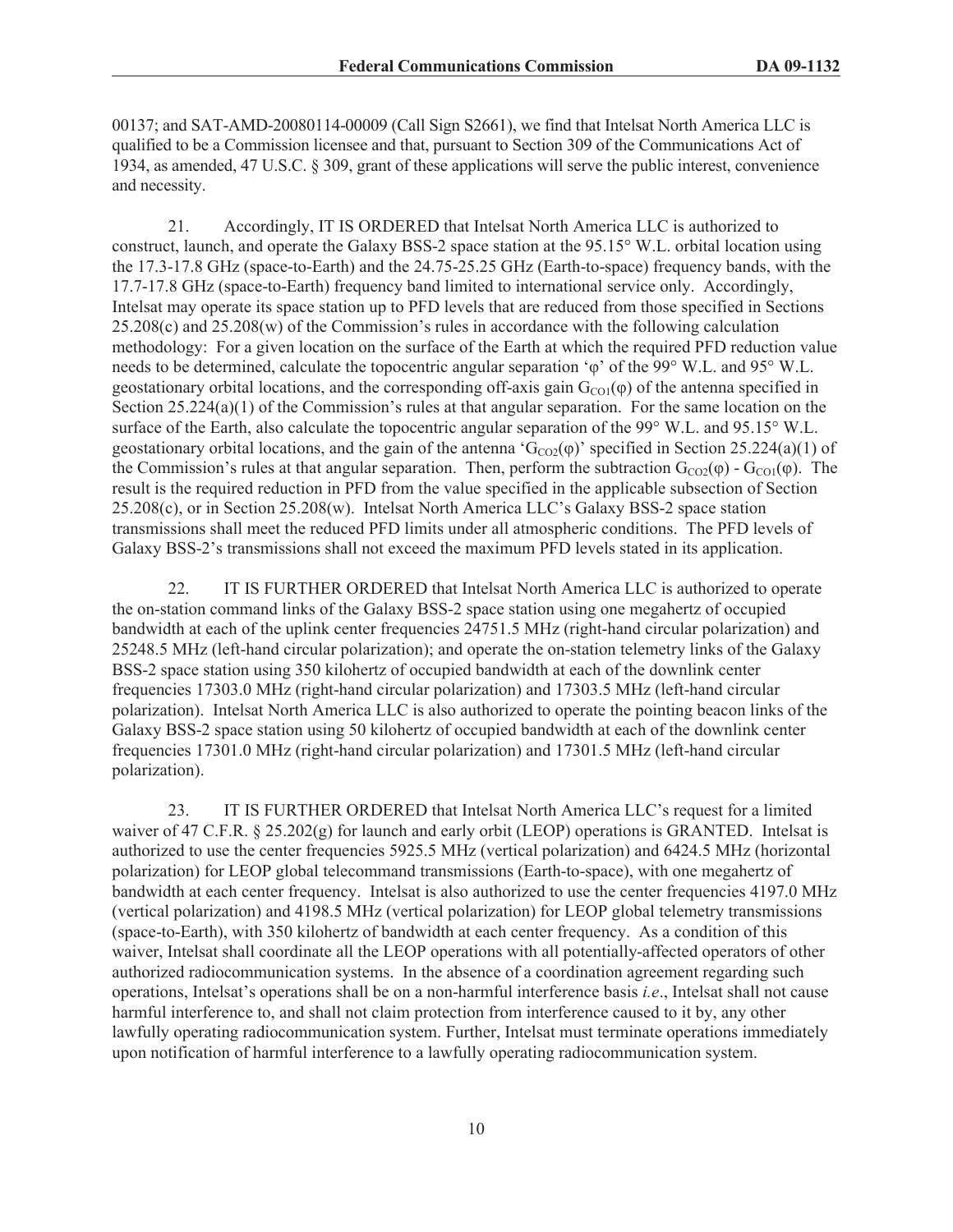24. IT IS FURTHER ORDERED that Intelsat North America LLC's request for a waiver of 47 C.F.R. § 25.202(g) to use C-band frequencies for on-orbit emergency operations is DENIED.

25. IT IS FURTHER ORDERED that Intelsat North America LLC's request for a partial waiver of Section 47 C.F.R. 25.114(d)(3) is GRANTED. For purposes of its International Telecommunication Union submissions for this space station, any antenna beam diagrams submitted must be provided in .gxt format.

26. IT IS FURTHER ORDERED, that Intelsat North America LLC's request for a waiver of 47 C.F.R. §§ Sections 25.114(c)(4)(i), 25.114(c)(4)(iii), 25.114(c)(8), and 25.114(d)(5) are DISMISSED as moot.

27. IT IS FURTHER ORDERED that Intelsat North America LLC shall maintain its 17/24 GHz BSS space station with an east-west longitudinal station-keeping tolerance of  $\pm 0.05^{\circ}$  of the assigned 95.15º W.L. orbital location.

28. IT IS FURTHER ORDERED that when designing its space station system, Intelsat North America LLC is reminded to take into consideration the geographic service requirements of Section 25.225 of the Commission's rules, 47 C.F.R. § 25.225.

29. IT IS FURTHER ORDERED that Intelsat North America LLC's authorization to construct, launch, and operate its Galaxy BSS-2 space station at the 95.15° W.L. orbital location will be null and void with no further action on the Commission's part if the space station is not constructed, launched, and placed into operation in accordance with the technical parameters, terms and conditions of this authorization by these specified time periods following the date of authorization:

- a. Execute a binding contract for construction within one year (May 26, 2010);
- b. Complete the Critical Design Review of the space station within two years (May 26, 2011);
- c. Commence Construction of the space station within three years (May 26, 2012);
- d. Launch and begin operations on the space station within five years (May 26, 2014);
- e. Intelsat North America LLC must file a bond with the Commission in the amount of \$3 million, pursuant to the procedures set forth in 47 C.F.R. § 25.165, within 30 days of the grant of this authorization.

30. IT IS FUTHER ORDERED that the license term for Intelsat North Amercia LLC's 17/24 GHz BSS space station (Call Sign S2661) is fifteen years, the term for non-broadcast 17/24 GHz BSS space station licensees. The license terms begins to run on the date that Intelsat North Amercia LLC certifies to the Commission that the space station has been successfully placed into orbit and its operation fully conforms to the terms and conditions of this authorization. 47 C.F.R. § 25.121(a). Intelsat North America LLC shall file this certification with the Chief, Satellite Division, International Bureau, within ten business days of the space station being put into operation.

31. IT IS FURTHER ORDERED that on June 30<sup>th</sup> of each year, Intelsat North America LLC must file a report with the International Bureau and the Commission's Columbia Operations Center in Columbia, Maryland, containing the information current as of May  $31<sup>st</sup>$  of that year, pursuant to Section 25.210(l) of the Commission's rules. 47 C.F.R. § 25.210(l).